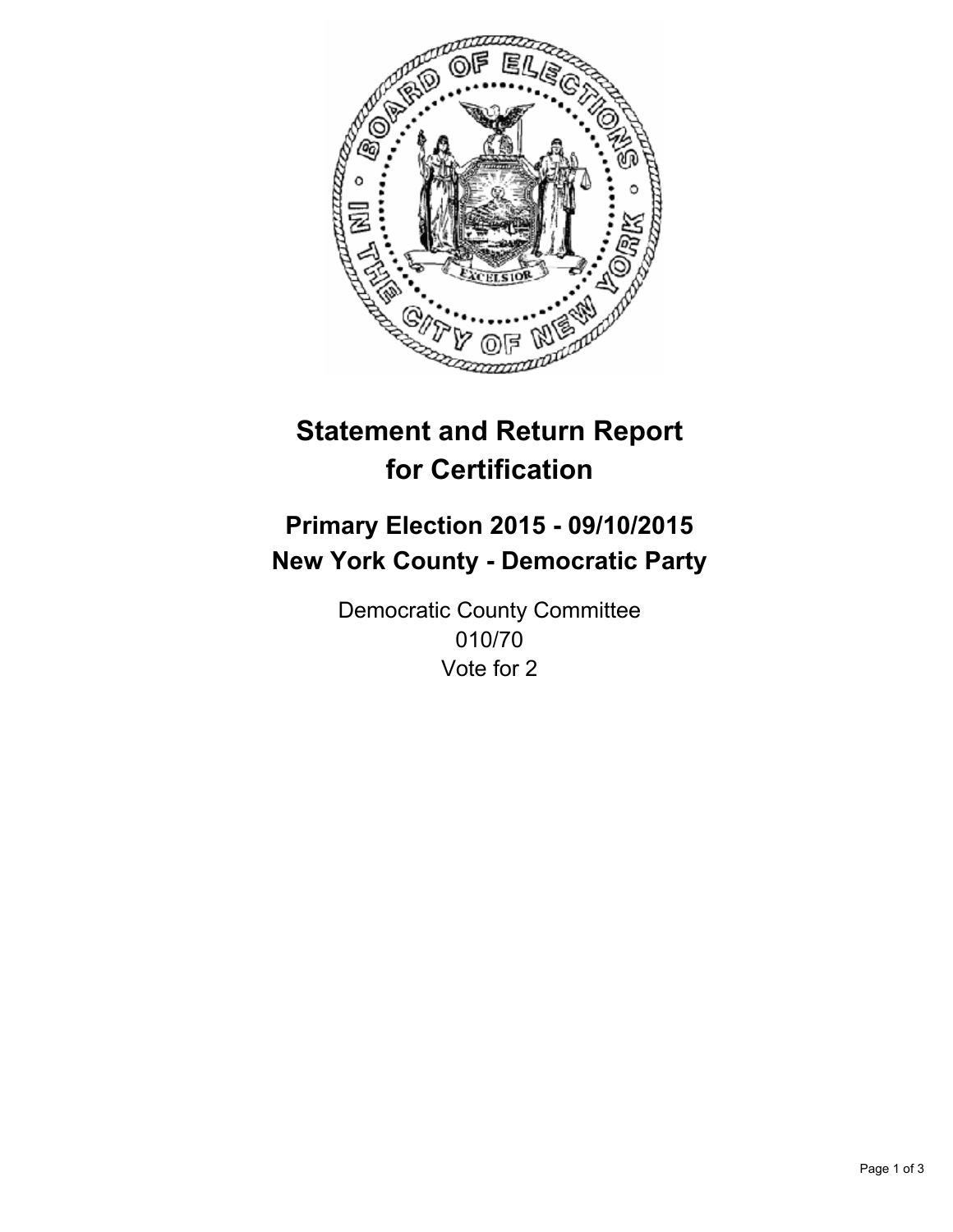

#### **Assembly District 70**

| <b>PUBLIC COUNTER</b>                                    | 105            |
|----------------------------------------------------------|----------------|
| ABSENTEE/MILITARY                                        | 6              |
| <b>AFFIDAVIT</b>                                         | 2              |
| <b>Total Ballots</b>                                     | 113            |
| Less - Inapplicable Federal/Special Presidential Ballots | 0              |
| <b>Total Applicable Ballots</b>                          | 113            |
| <b>WILLIAM ALLEN</b>                                     | 53             |
| <b>CHARLES POWELL</b>                                    | 37             |
| <b>MARVIN SPRUILL</b>                                    | 20             |
| <b>LORETTA LEWIS</b>                                     | 27             |
| NKECHI NWIGWE (WRITE-IN)                                 | $\overline{2}$ |
| <b>Total Votes</b>                                       | 139            |
| Unrecorded                                               | 87             |